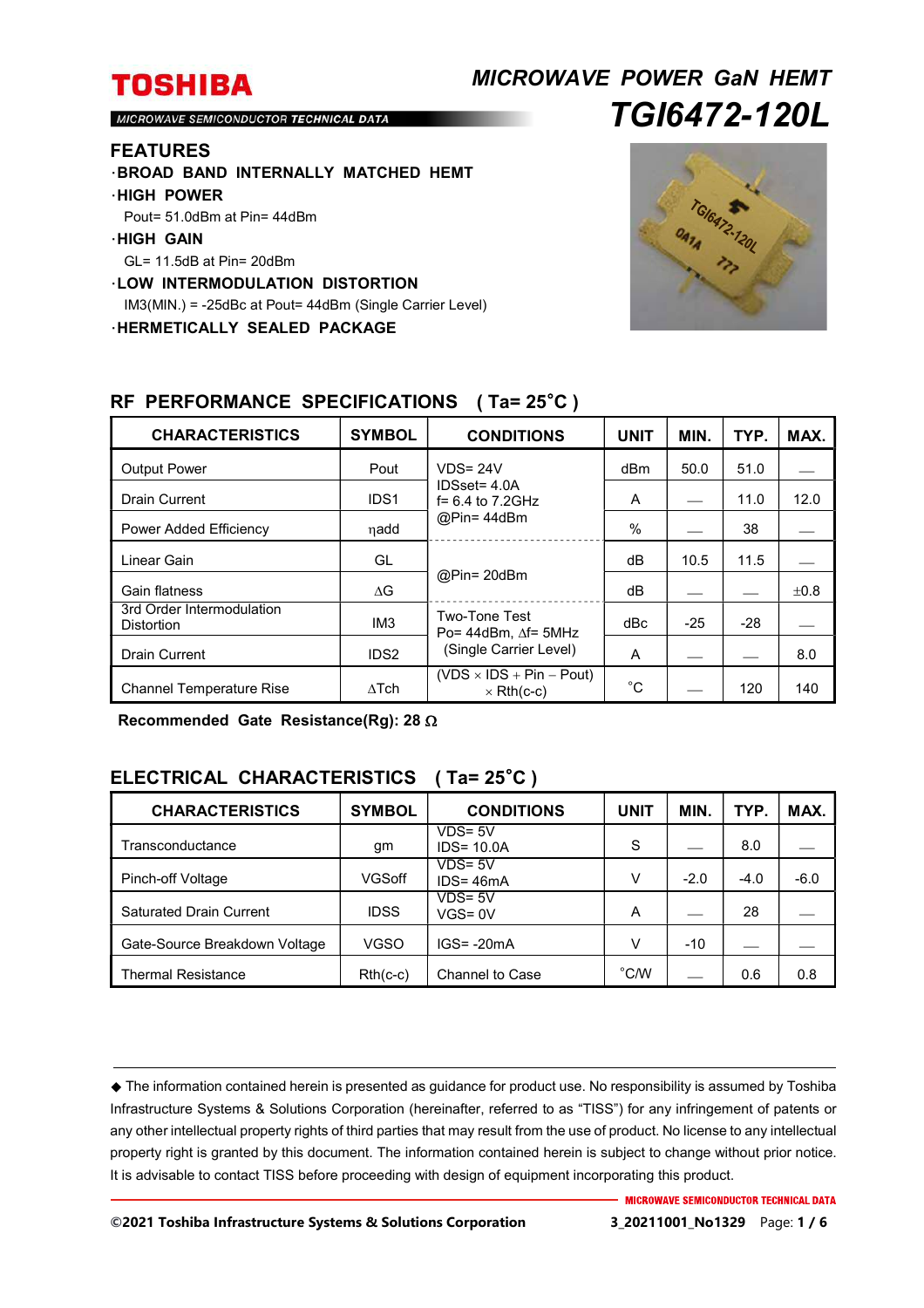# MICROWAVE SEMICONDUCTOR TECHNICAL DATA

## **ABSOLUTE MAXIMUM RATINGS ( Ta= 25**°**C )**

| <b>CHARACTERISTICS</b>             | <b>SYMBOL</b> | <b>UNIT</b> | <b>RATING</b>   |
|------------------------------------|---------------|-------------|-----------------|
| Drain-Source Voltage               | <b>VDS</b>    | v           | 50              |
| Gate-Source Voltage                | <b>VGS</b>    | v           | $-10$           |
| <b>Drain Current</b>               | <b>IDS</b>    | A           | 18              |
| Total Power Dissipation (Tc= 25°C) | PT            | W           | 280             |
| <b>Channel Temperature</b>         | Tch           | $^{\circ}C$ | 250             |
| Storage Temperature                | Tsta          | °C.         | $-65$ to $+175$ |

## **PACKAGE OUTLINE ( 7-AA06A )**



## **HANDLING PRECAUTIONS FOR PACKAGE MODEL**

Soldering iron should be grounded and the operating time should not exceed 10 seconds at 260°C or 3 seconds at 350°C.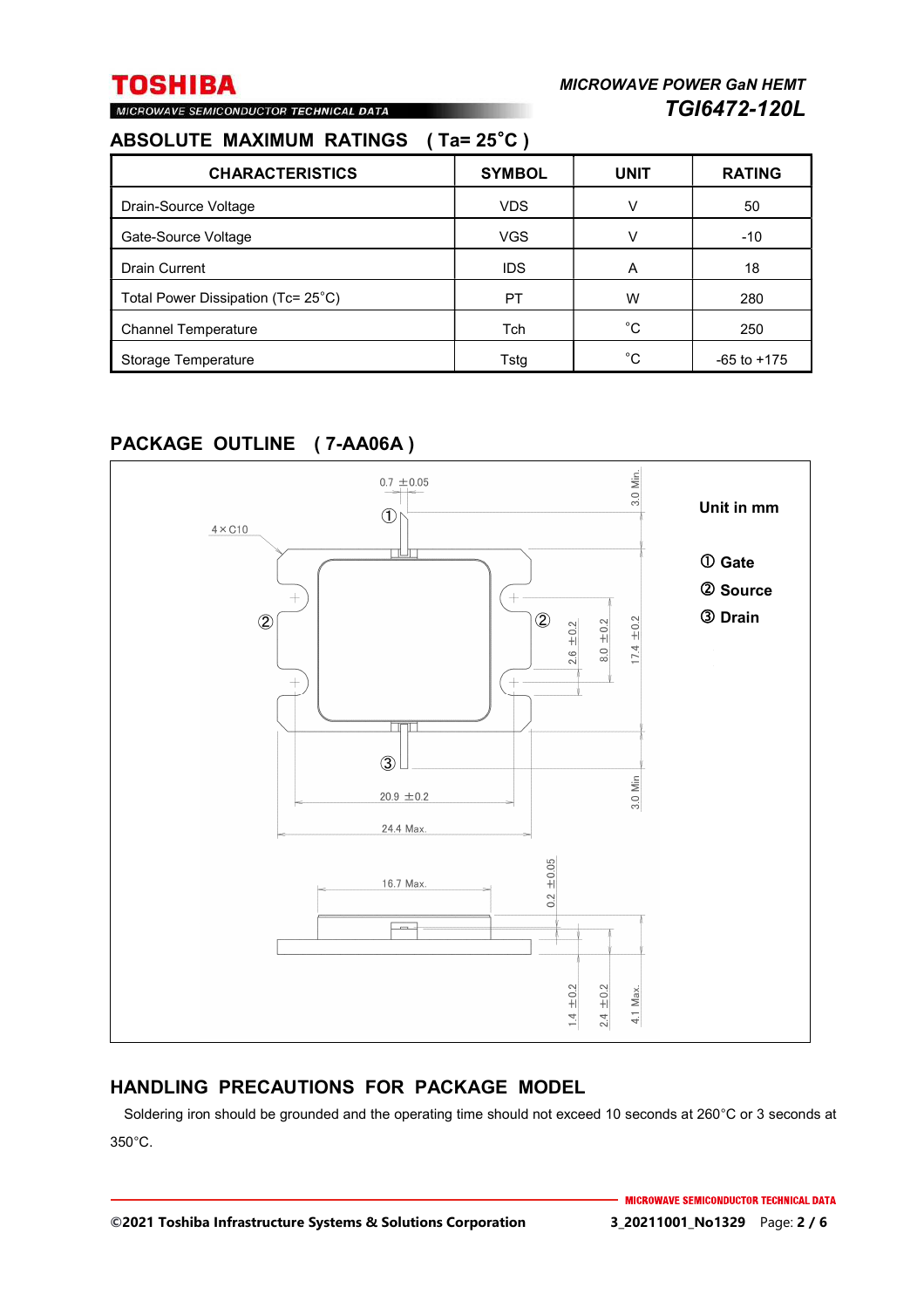*MICROWAVE POWER GaN HEMT TGI6472-120L* 

### MICROWAVE SEMICONDUCTOR TECHNICAL DATA **TYPICAL RF PERFORMANCE**

### ・**Pout , Gain , PAE , IDS vs. Pin**

VDS= 24 V, IDSset= 4.0 A, f= 6.4, 6.8, 7.2 GHz, Ta= +25 ℃





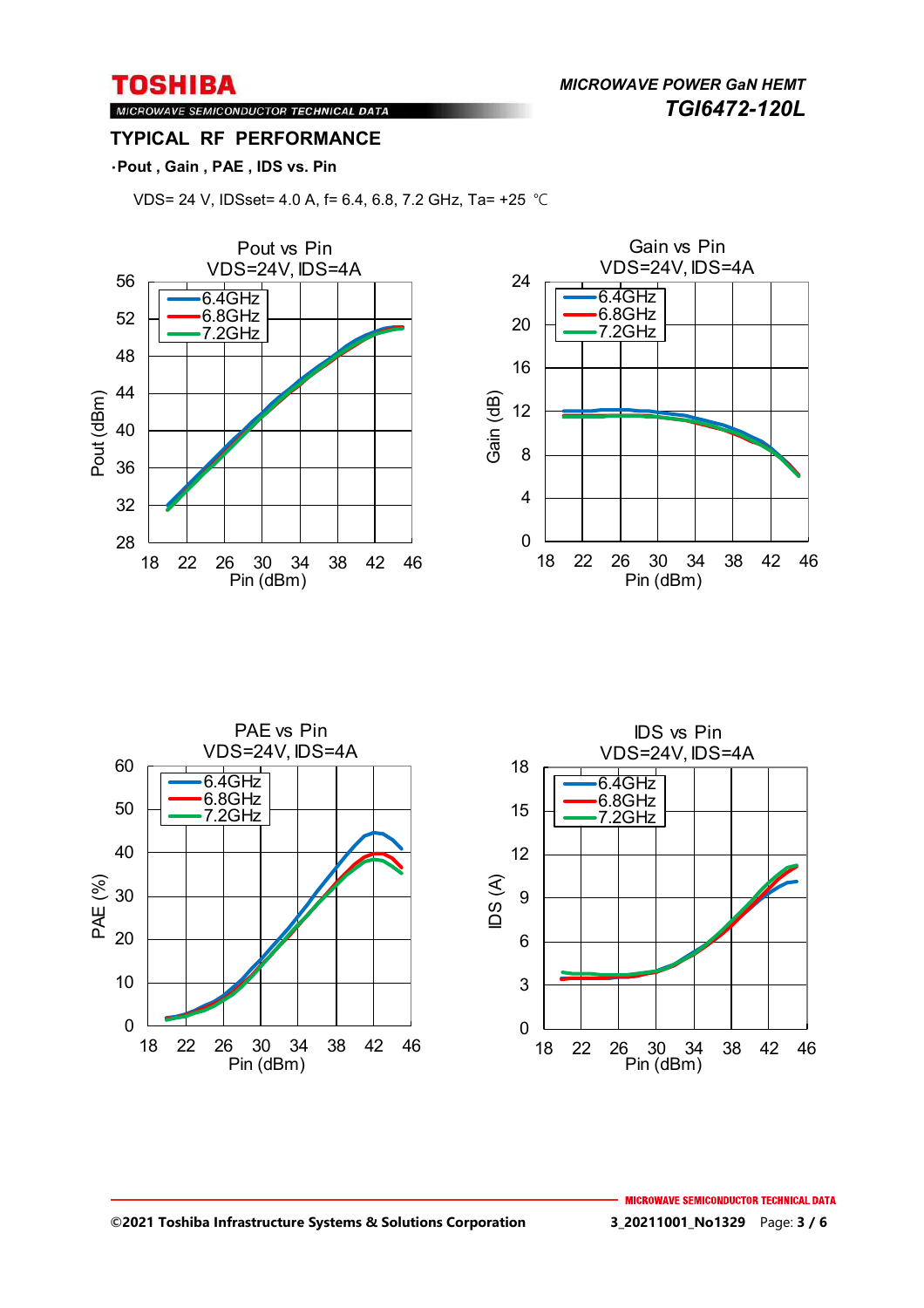MICROWAVE SEMICONDUCTOR TECHNICAL DATA

#### ・**IM3, IM5 vs. Pout**

VDS= 24 V, IDSset= 4.0 A, f= 6.4, 6.8, 7.2 GHz, Δf= 5 MHz , Ta= +25 ℃



#### ・**IM3, IM5 vs. Pout vs. IDSset**

VDS= 24 V, IDSset= 2.0, 4.0, 6.0 A, f= 6.8 GHz, Δf= 5 MHz, Ta= +25 ℃

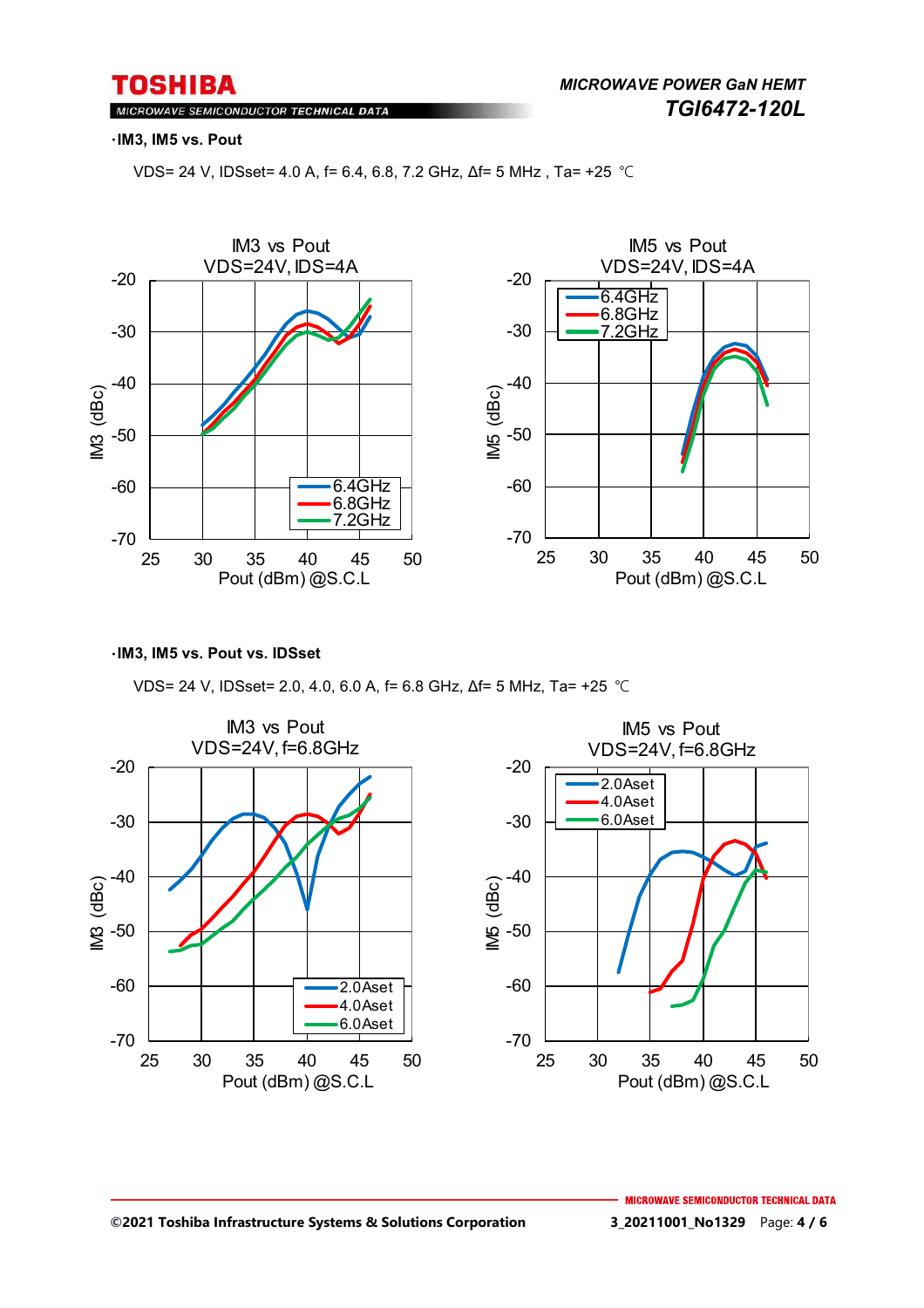## **TOSHIBA** ROWAVE SEMICONDUCTOR <mark>TECHNICAL DATA</mark>

*MICROWAVE POWER GaN HEMT TGI6472-120L* 

#### ・**S-Parameters**

 $Ml$ 

VDS= 24 V, IDSset= 4.0 A, f= =5.0 to 9.0 GHz, Ta= +25 ℃







#### **©2021 Toshiba Infrastructure Systems & Solutions Corporation 3\_20211001\_No1329** Page: **5 / 6**